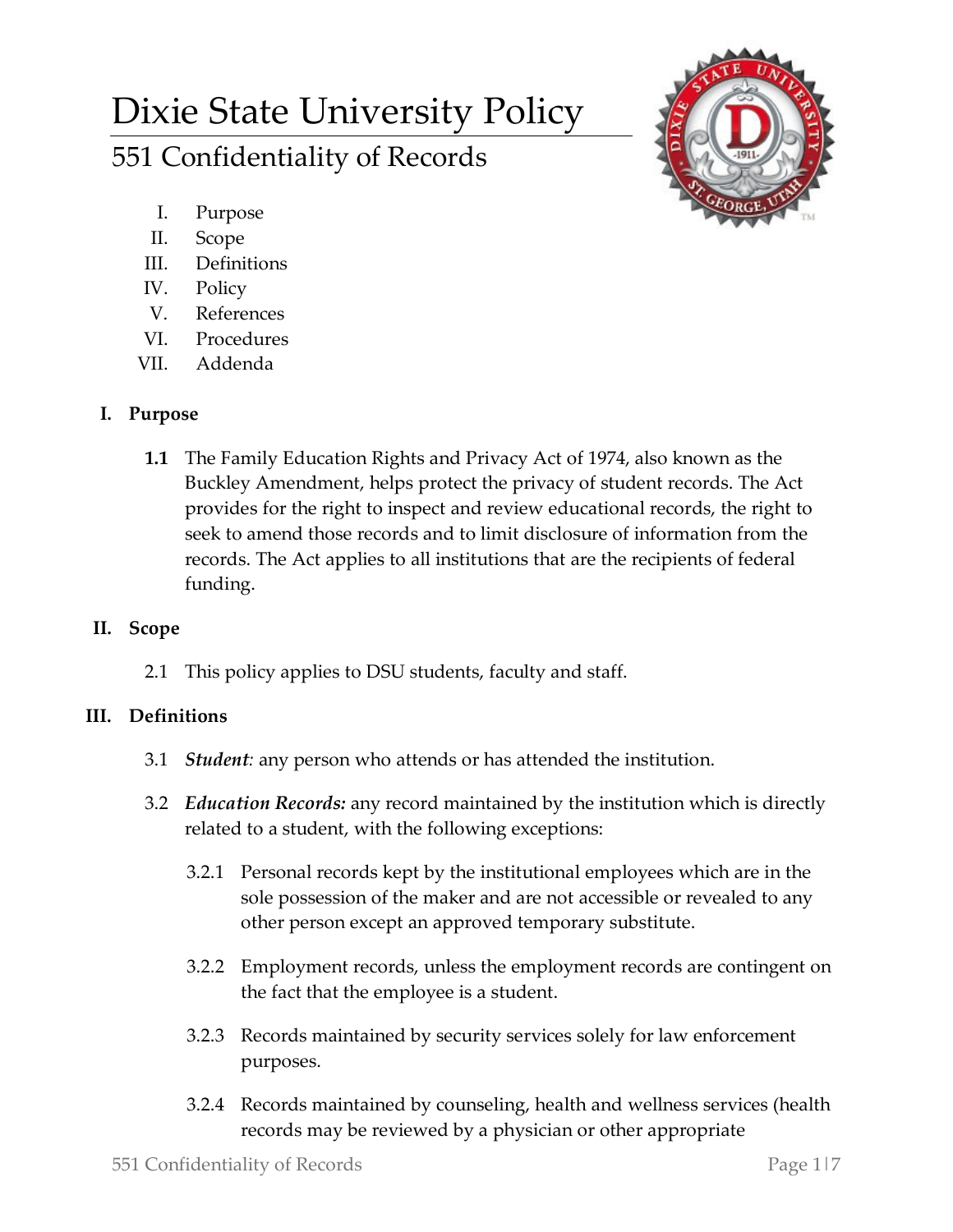professional of the student's choosing).

- 3.2.5 Counseling records maintained by an institutional psychological/therapeutic counselor
- 3.2.6 Alumni records
- 3.3 *Directory Information:* the following items are considered Directory Information:
	- 3.3.1 Student's full name
	- 3.3.2 Student's Dixie ID number
	- 3.3.3 Local and permanent address(es)
	- 3.3.4 E-mail address
	- 3.3.5 Telephone number(s)
	- 3.3.6 Date and place of birth
	- 3.3.7 Residency status
	- 3.3.8 Enrollment status (full/part-time)
	- 3.3.9 Major field of study
	- 3.3.10 Dates of attendance
	- 3.3.11 Degrees and awards received
	- 3.3.12 Previous school(s) attended
	- 3.3.13 Academic level
	- 3.3.14 Photograph(s)
	- 3.3.15 Participation in officially recognized activities and sports
	- 3.3.16 Height and weight (if a member of an athletic team)

#### **IV. Policy**

4.1 Directory Information may be disclosed in compliance with FERPA if a student did not place a restriction on his/her records.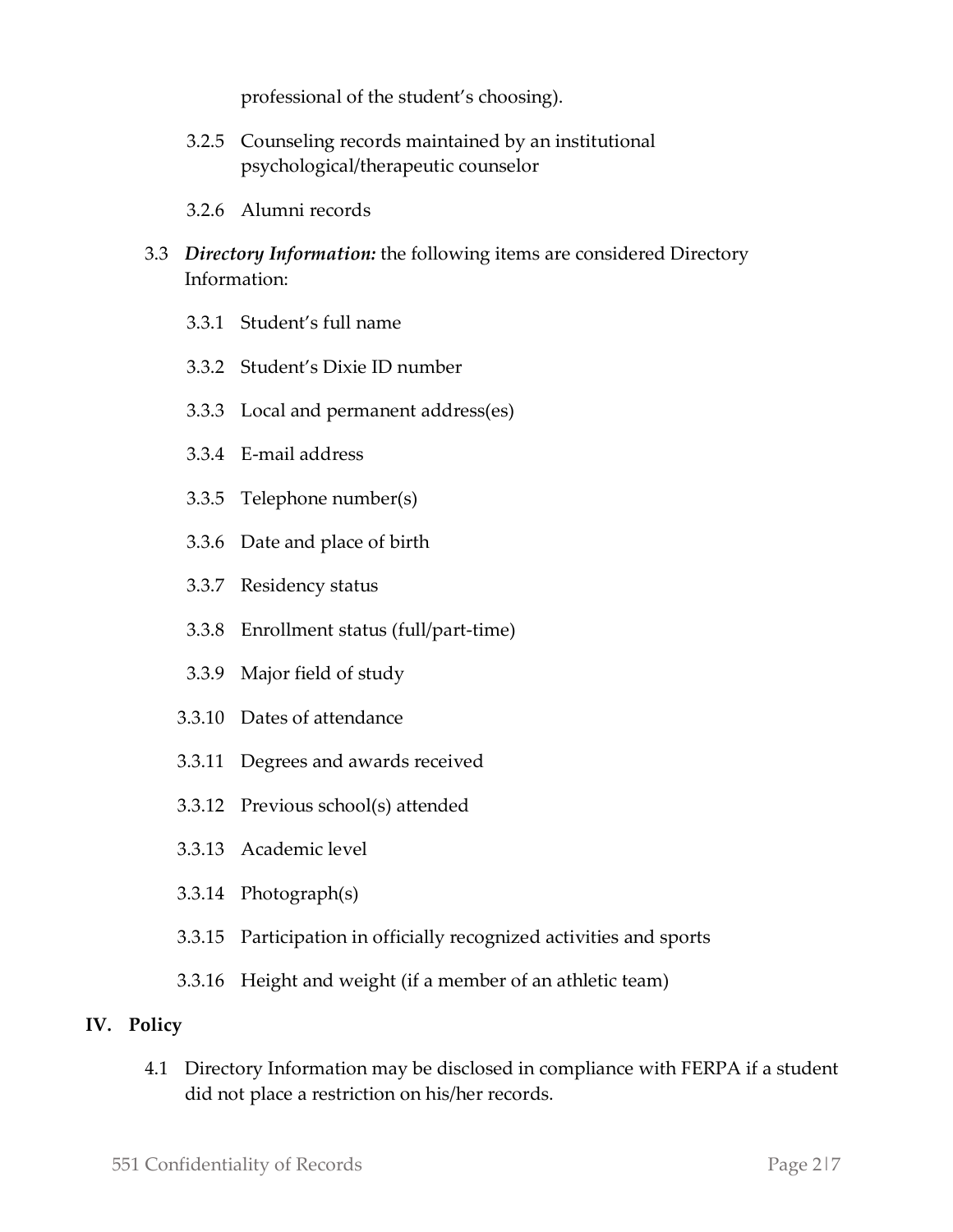- 4.1.1 Students have the right to place restrictions on their directory information. To place a restriction or hold on a student's records, the student must fill out the appropriate paperwork at the Registrar's Office. Such a restriction will last for only one year and if the student wishes to continue it, s/he will be required to fill out the paperwork annually.
- 4.1.2 Questions concerning general disclosure should be addressed to the Registrar's Office.
- 4.2 FERPA Coverage: Persons who are currently enrolled in higher education institutions or were formerly enrolled, regardless of their age or status in regard to parental dependency are covered under FERPA.
	- 4.2.1 Students who have applied but have not attended an institution are not entitled to FERPA protection.
- 4.3 Education Records: With certain exceptions, a student has rights of access to those records which are directly related to him/her and which are maintained by an educational institution or party authorized to keep records for the institution.
	- 4.3.1 Education records include any records in the possession of a university employee which are shared with, or are accessible to, another individual.
	- 4.3.2 The records may be handwritten or in the form of print or some other medium.
	- 4.3.3 FERPA coverage includes records, files, documents, and data directly related to students, including electronically recorded data.
- 4.4 Information Not Included in Education Records: Private notes held by educational personnel in their sole possession which are not accessible and which have not been released to other personnel.
	- 4.4.1 Law enforcement or campus security records which are solely for law enforcement purposes.
	- 4.4.2 Records relating to individuals who are employed by the institution (unless contingent upon class attendance).
	- 4.4.3 Records relating to treatment provided by a physician, psychiatrist, psychologist or other recognized health professional or paraprofessional and disclosed only to individuals providing treatment.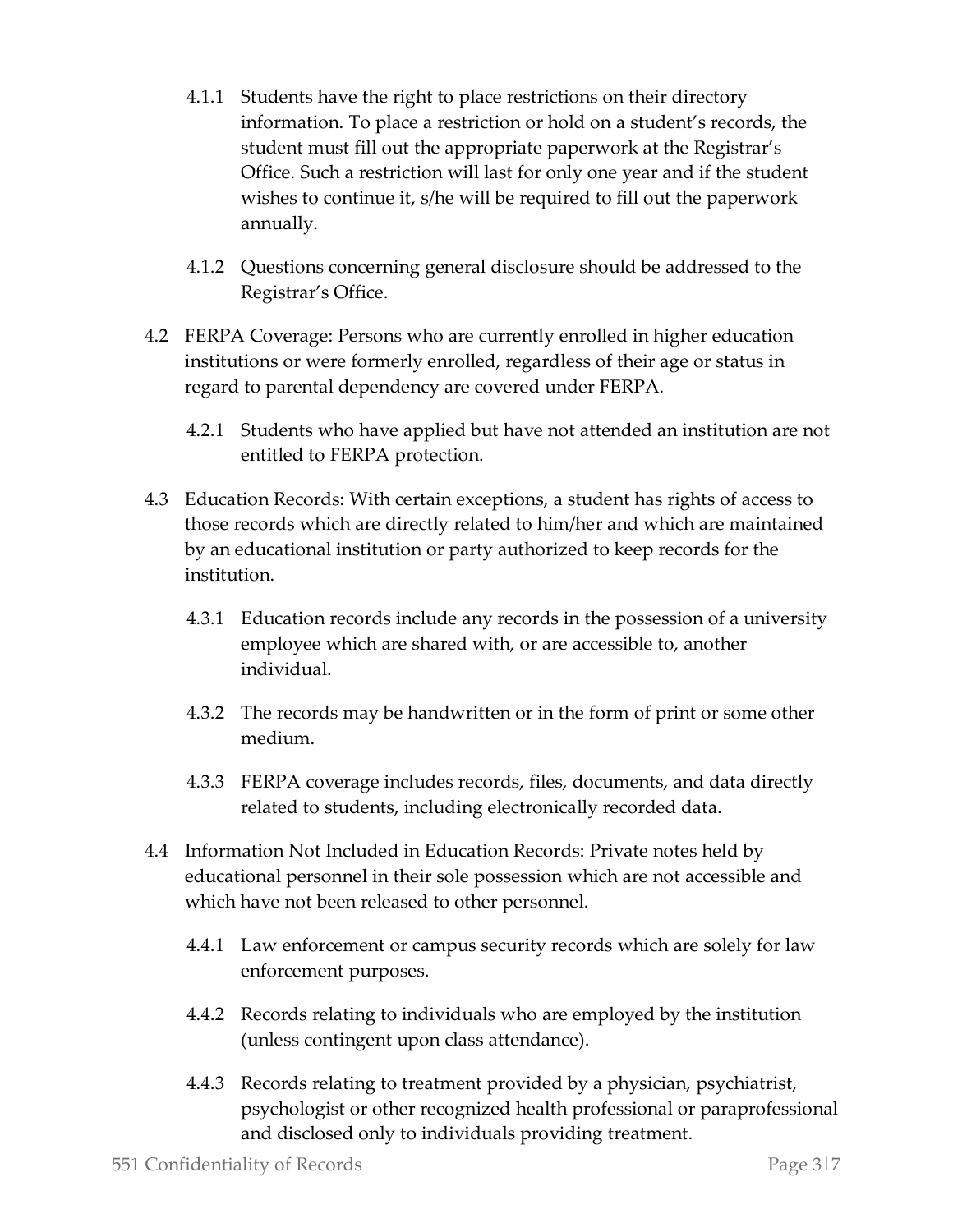- 4.5 Documents That Can Be Removed: Documents that can be removed before the student views the records.
	- 4.5.1 Any information that pertains to another student.
	- 4.5.2 Financial records of the student's parents.
- 4.6 Education Record Access: The student and any outside party who has the student's written consent may have access to a student's education record.
	- 4.6.1 School officials who have "legitimate educational interest" as defined in FERPA may have access.
	- 4.6.2 Student education records may be provided in response to a lawfully issued (by judge or attorney) judicial order or subpoena, which allows the institution to release records without the student's consent. A reasonable effort will be made to notify the student before complying with an order.
- 4.7 Required Consent: Required consent to disclose "Personally Identifiable Information" from an education record (including transcripts).
	- 4.7.1 A signed and dated consent from the student must be obtained before any disclosure is made. The written consent must: a) specify the records that may be disclosed, b) state the purpose of disclosure, c) identify the party or class of parties to whom the disclosure may be made.
	- 4.7.2 The institution reserves the right to deny transcripts or copies of records to be made available when the student has an unpaid financial obligation to the University and/or there is an unresolved disciplinary action against the student.
	- 4.7.3 Requests to disclose information should always be handled with caution and approached on a case-by-case basis. The Office of the Registrar should handle requests for student information, e.g. address, telephone number, or immediate whereabouts based upon an apparent emergency.
- 4.8 Parental Access to Student's Education Records: The inherent right to inspect records is limited solely to the student. Records may be released to parents only through the written consent of the student, in compliance with a lawfully issued (by judge or attorney) subpoena or in meeting the conditions listed below.

551 Confidentiality of Records Page 4|7 4.8.1 At the post-secondary level, parents have no automatic rights to inspect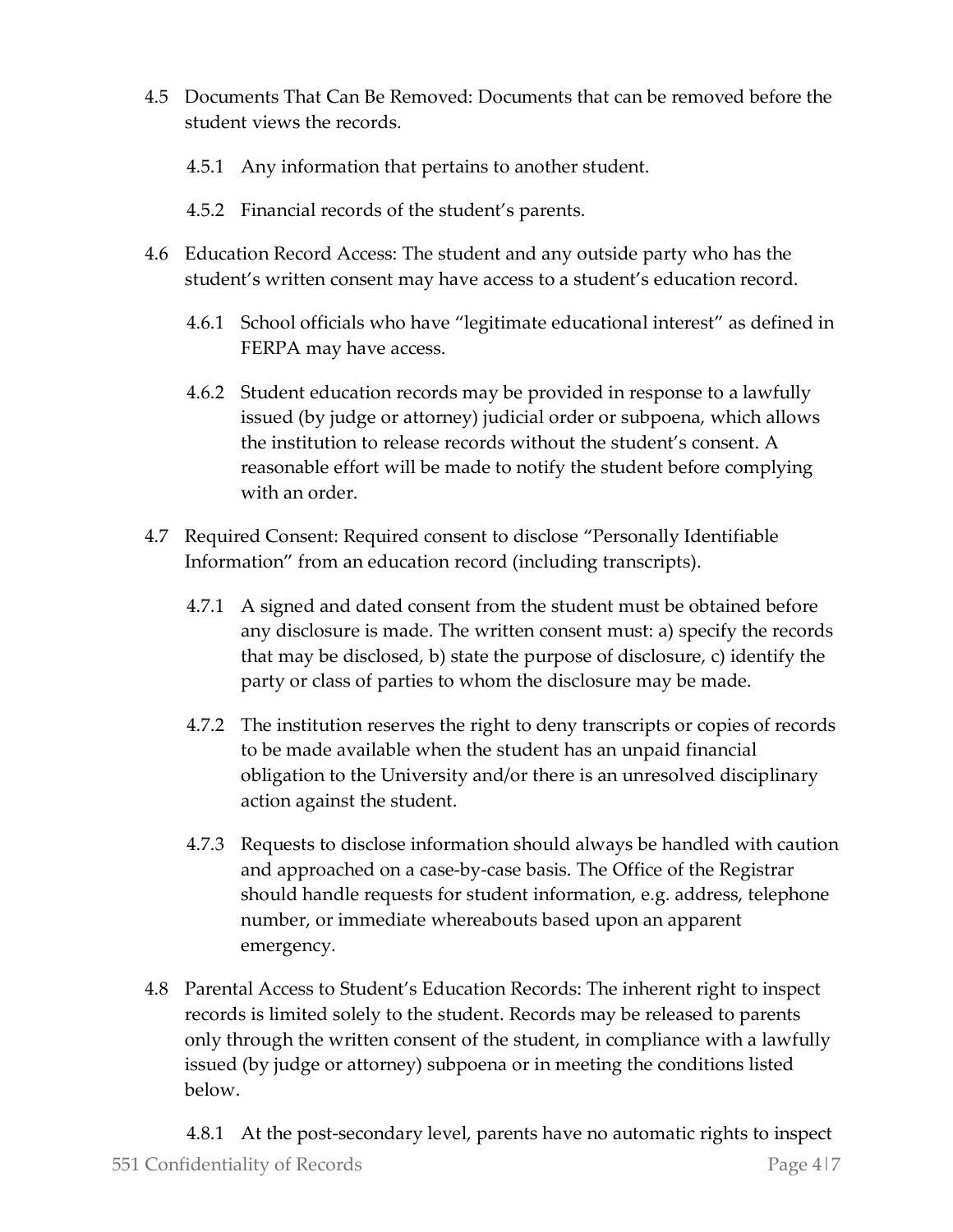a student's education records. This includes parents of dependent students. Only in meeting the following conditions is parental access lawful:

- 4.8.1.1 A parent or guardian may have access to education records information if the student is claimed as a dependent for federal income tax purposes for the year proceeding the semester and for the year during which that semester occurs; and
- 4.8.1.2 When the Affidavit of Dependence Form, which can be obtained at the Office of the Registrar, is completed and the appropriate tax forms are attached, the parent will then be eligible to review the student's education records.
- 4.8.1.3 If the student is not a dependent, the student must be willing to complete a consent form before that information will be released.
- 4.9 Anecdotal Notes: All anecdotal notes made about a student that an institution maintains and shares with school officials, regardless of the medium, would be included in the definition of education records and are, therefore, subject to FERPA.
	- 4.9.1 Unless the notes are kept in the sole possession of the maker and are accessible only to a temporary substitute, they are part of the education records, subject to review by the student. This would include all shared paper files as well as notes made about the student on a shared computer record.
	- 4.9.2 If a student has requested access to his/her education records, none of these notes may be destroyed prior to student review.
- 4.10 Posting of Grades by Faculty: The public posting of grades either by the student's name, institutional or student identification number without the student's written permission is a violation of FERPA.
- 4.11 Releasing Non-Directory Information Over the Phone: FERPA prohibits the release of non-directory information over the phone to a third party.
- 4.12 Information Release Exceptions Provided Under FERPA: Non-directory information can be released to a third party if the student whose information is requested has given specific written permissions to do so.
	- 4.12.1 FERPA provides an exception whereby an institution may disclose otherwise confidential information to appropriate parties to protect the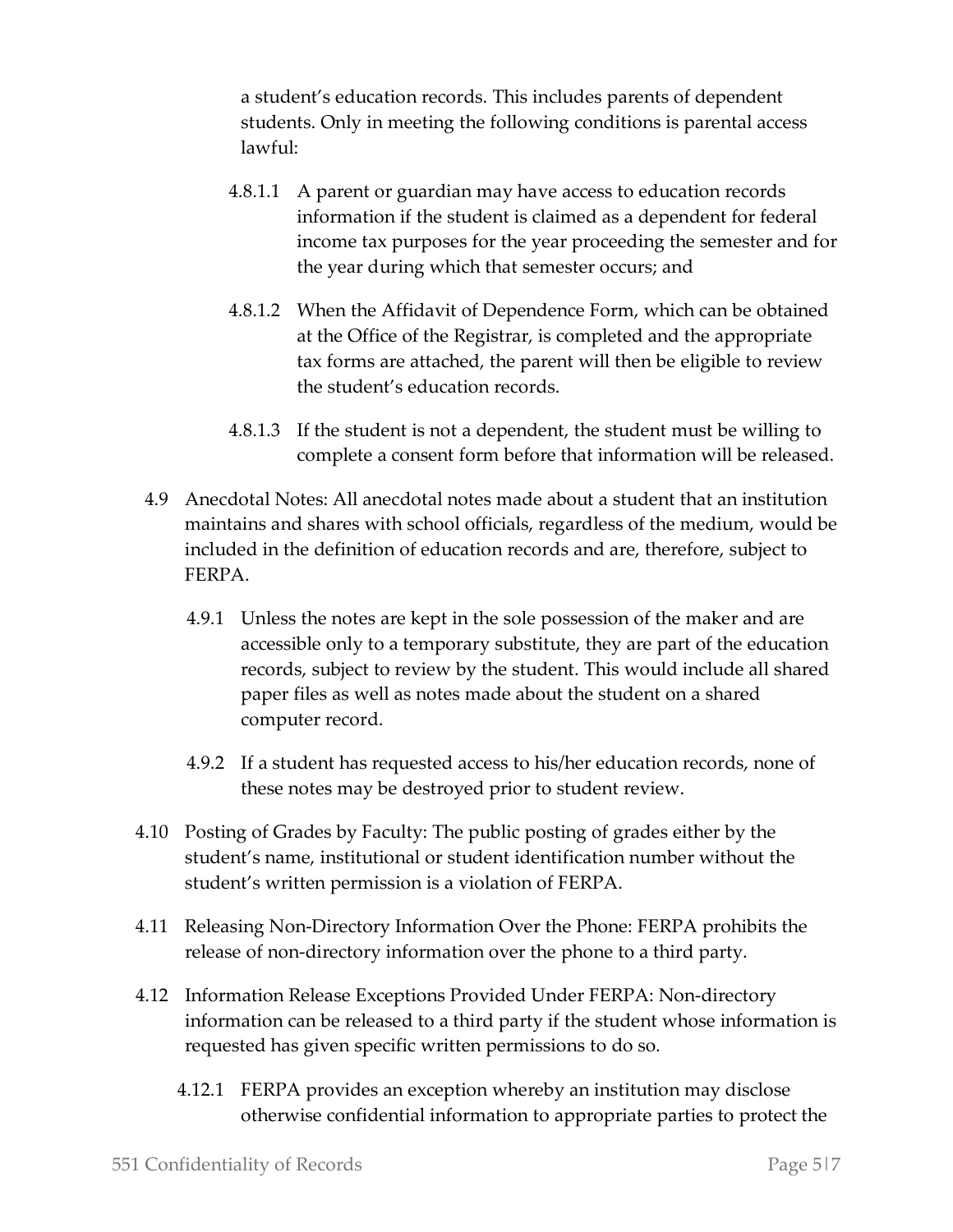health and safety of the student or other persons.

- 4.12.2 Non-directory information can be released to a third party if the information is needed to help resolve an emergency or to identify criminal activities.
- 4.13 Government Records Access Management Act (GRAMA): All disclosures made pursuant to a GRAMA public records request will comply with FERPA.
- 4.14 Student Right-to-Know and Campus Security Act: Disclosure of graduation rates and transfer rates for all student, including athletes, is available from the Office of Institutional Research.
	- 4.14.1 Crime awareness and campus security are of vital concern to university officials. The policy of all employees toward campus crime is one of zero tolerance. The institution annually updates and provides information regarding campus law enforcement statistics in a published notification that is available upon request from the Office of General Counsel. The categories of crime listed are updated for statistical accuracy each year and reflect the degree of criminal activity on the campus.
- 4.15 **Student Directory Listings to Third Party:** Dixie State University does not provide student directory lists to third parties, except as required by federal law. Any exceptions must be approved by the Vice President of Student Affairs.
- **V. References:** The Family Education Rights and Privacy Act of 1974 (20 U.S.C. § 1232g; 34 CFR Part 99)
- **VI. Procedures: N/A**

#### **VII. Addenda**

7.1 Request to Prevent Disclosure of Directory Information: [Release of Information](https://registration.dixie.edu/wp-content/uploads/sites/78/2017/08/info-release.pdf)  [Authorization](https://registration.dixie.edu/wp-content/uploads/sites/78/2017/08/info-release.pdf)

Policy Owner: Provost and Vice President for Academic Affairs Policy Steward: Associate Provost for Academic Success

History: Approved 04/26/1996 Revised 03/16/2000 Revised 05/02/2003 Revised 01/23/2004

551 Confidentiality of Records Page 6|7